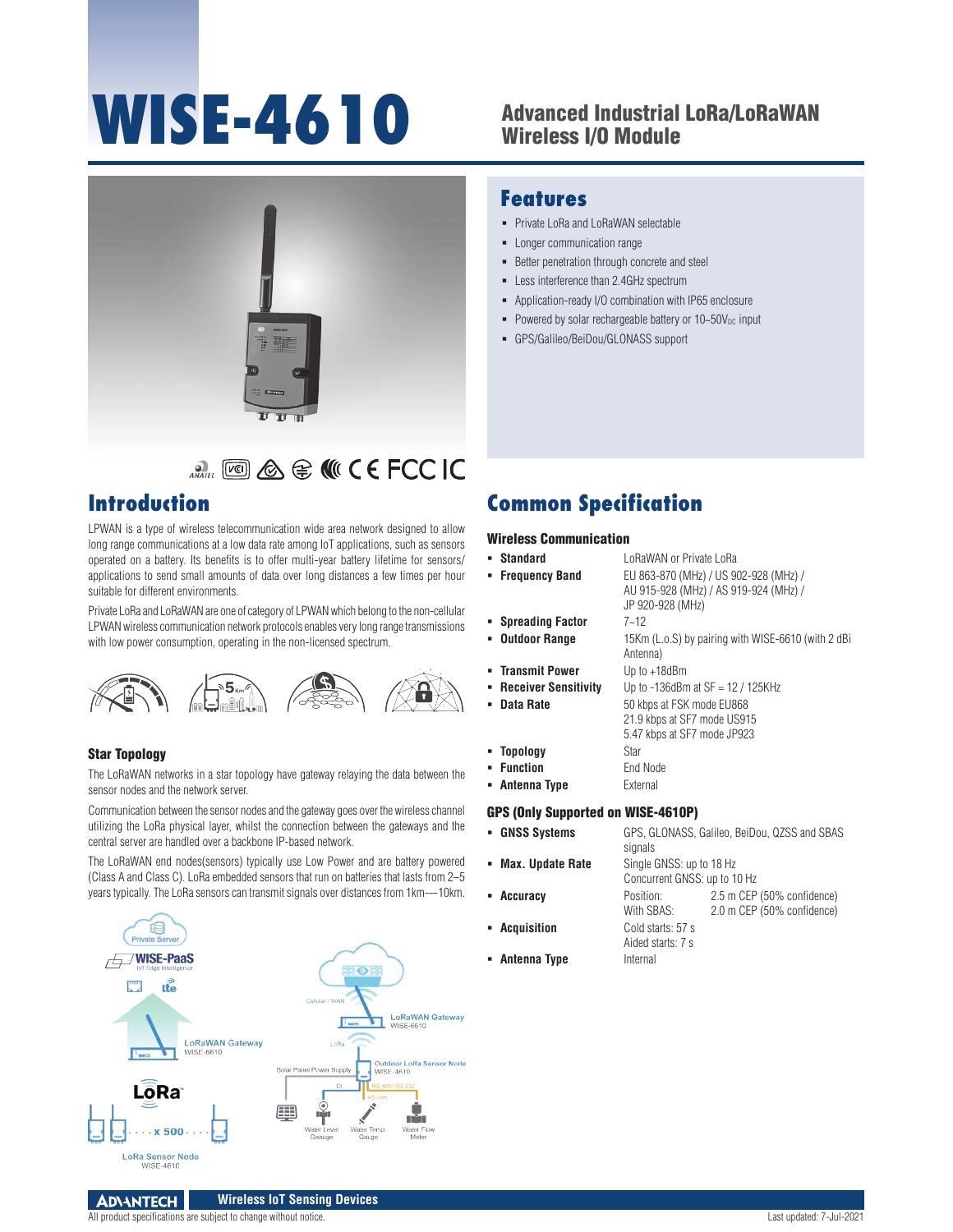#### General

|   | • Power Input                                                                           | <b>WISE-4610P</b>                             |
|---|-----------------------------------------------------------------------------------------|-----------------------------------------------|
|   |                                                                                         | Built-in 4100mAh Lithium rechargeable battery |
|   |                                                                                         | pack                                          |
|   |                                                                                         | 10~50V <sub>pc</sub> external power           |
|   |                                                                                         | 17-50V <sub>pc</sub> Solar Panel              |
|   |                                                                                         | <b>WISE-4610</b>                              |
|   |                                                                                         | 10~50V <sub>DC</sub> external power           |
| ٠ | <b>Battery Life</b>                                                                     | 6 months (1 hour data update and 1 day GPS    |
|   |                                                                                         | update)                                       |
|   | • Configuration Interface                                                               | Micro-B USB                                   |
| ٠ | <b>LED Indicator</b>                                                                    | Status, Error, Tx, Rx, Battery/Signal Level   |
| ٠ | Mounting                                                                                | DIN 35 rail, wall, pole, and stack            |
|   | Dimension (W x H x D)                                                                   | 82 x 122 x 49 mm (without antenna)            |
|   |                                                                                         |                                               |
|   | <b>Operating Temperature</b>                                                            |                                               |
|   | <b>• With rechargeable battery</b> $0 \sim 60 \degree C (32 \sim 140 \degree F)$        |                                               |
|   | • Without battery                                                                       | $-25 \sim 70$ °C (-13 ~ 158 °F)               |
|   |                                                                                         |                                               |
|   | <b>Storage Temperature</b>                                                              |                                               |
|   | <b>• With rechargeable battery</b> $-20 \sim 60 \degree C$ (-4 $\sim$ 140 $\degree F$ ) |                                               |
| ٠ | <b>Without battery</b>                                                                  | $-40 \sim 85$ °C ( $-40 \sim 185$ °F)         |
|   | - Anovotina Uumiditu                                                                    | $E$ OEM DU (non condensing)                   |

- **Operating Humidity** 5 ~ 95% RH (non-condensing) **Storage Humidity** 0 ~ 95% RH (non-condensing)
- 

## **WISE-S614(4AI/4DI)**

## Analog Input

| • Channels            | 4                                                                           |
|-----------------------|-----------------------------------------------------------------------------|
| • Resolution          | $16$ -bit                                                                   |
| • Sampling Rate       | 1Hz per channel                                                             |
| • Accuracy            | $\pm 0.1\%$ of FSR (Voltage)                                                |
|                       | $\pm 0.2\%$ of FSR (Current)                                                |
| • Input Range         | $\pm$ 150mV, $\pm$ 500mV, $\pm$ 1 V, $\pm$ 5V, $\pm$ 10V, 0 ~ 150mV,        |
|                       | $0 \sim 500$ mV, $0 \sim 1$ V, $0 \sim 5$ V, $0 \sim 10$ V, $0 \sim 20$ mA. |
|                       | $4 \sim 20$ mA . $\pm 20$ mA                                                |
| • Input Impedance     | $>$ 2M $\Omega$ (Voltage)                                                   |
|                       | 240 $\Omega$ (External resistor for current)                                |
| • Isolation Voltage   | 2000 V <sub>nc</sub>                                                        |
| • Common Mode Voltage | $350$ V <sub>pc</sub>                                                       |
| • Drift               | Unipolar $\pm 100$ ppm                                                      |
|                       | Bipolar $\pm 50$ ppm                                                        |
| • Burn-out Detection  | Yes (4~20mA only)                                                           |

**Supports Data Scaling and Averaging**

## Digital Input

| • Channels    | Д                                    |
|---------------|--------------------------------------|
| • Input Type  | Dry Contact (Wet Contact by request) |
| • Logic Level | 0: Open                              |
|               | 1: Close to DI COM                   |
|               |                                      |

- **Supports 200Hz Counter Input (32-bit + 1-bit overflow)**
- **Keep/Discard Counter Value when Power-off**
- **Supports Inverted DI Status**

## **WISE-S615 (4 RTD)**

#### Analog Input

- 
- **Channels** 4 differential<br> **Input Connections** 2.3-wire
- **·** Input Impedance
- 
- 

#### **RTD Types and Temperature Ranges**

| <b>Pt 100 RTD</b>                                           |
|-------------------------------------------------------------|
| RTD 100 (a = 0.00385) -200 $^{\circ}$ C to 600 $^{\circ}$ C |
| RTD 100 (a = 0.00392) -200°C to 600°C                       |
| <b>Pt 1000 RTD</b>                                          |
| Pt-40°C to 160°C                                            |
| $\pm 0.1\%$ FSR                                             |
| 90 dB                                                       |
| 60 dB                                                       |
| $\pm$ 100 ppm/°C                                            |

**Span Drift**  $\pm 100 \text{ ppm}$ <sup>o</sup>

## **WISE-S617 (2AI/2DI/1DO/1RS-485)**

#### Digital Input

**-** Accuracy **CMR @ 50/60 Hz • NMR @ 50/60 Hz** 

- 
- **Channel** 2<br>**Example 2 Contact** 2 **Contact** 2 **C** Den **-** Logic Level (Dry Contact)
- 
- **Non-isolation**<br>**Bupports 32-b Supports 32-bit counter input function**
- **(maximum signal frequency: 200 Hz)**
- **Supports keep/discard counter value when power OFF**
- **Supports frequency input function (maximum signal frequency: 200 Hz)**

1: Close to DI COM

**Supports inverted digital input status**

## Analog Input

| • Channels                                                     | 2                                                                  |
|----------------------------------------------------------------|--------------------------------------------------------------------|
| • Resolution                                                   | $16$ bit                                                           |
| • Sampling Rate                                                | 1 Hz per channel                                                   |
| • Accuracy                                                     | $\pm 0.1\%$ of FSR (Voltage)                                       |
|                                                                | $\pm 0.2\%$ of FSR (Current)                                       |
| • Input Range                                                  | $\pm$ 1 V, $\pm$ 5V, $\pm$ 10V, 0 ~ 1V, 0 ~ 5V, 0 ~ 10V, 0 ~ 20mA, |
|                                                                | $4 \sim 20$ mA. $\pm 20$ mA                                        |
| • Input Impedance                                              | $>$ 2M $\Omega$ (Voltage)                                          |
|                                                                | 120 $\Omega$ (External Resistor for Current)                       |
| • Isolation Voltage                                            | 2000 V <sub>RMS</sub>                                              |
| <b>- Common Mode Voltage <math>350\,\mathrm{V_{DC}}</math></b> |                                                                    |
| <b>Drift</b>                                                   | Unipolar $\pm$ 100ppm                                              |
|                                                                | Bipolar $\pm 50$ ppm                                               |
| • Burn-Out Detection                                           | Yes $(4 - 20mA \text{ only})$                                      |
|                                                                | • Supports data scaling and averaging                              |

#### Digital Output

- **Channel** 1 (Sink Type)
- **Non-isolation Output Current** 100mA

#### COM Port

**Port Type** RS-485<br>**Baud Rate (bps)** 1200, 2 **Baud Rate (bps)** 1200, 2400, 4800, 9600, 19200, 38400, 57600, 115200 **Pata Bits** 7, 8<br>**Pata Bits** 7, 8<br>**Pata Bits** 1, 2 **Stop Bits**<br>• Parity None, Odd, Even<br>Auto flow control **Flow Control Signals** DATA+ and DATA-<br>**Protection** 15 kV ESD **Protection<br>• Supported Protocols Supported Protocols** Modbus/RTU (Up to 32 addresses with a maximum of 8 instructions)

**Input Connections** 2, 3-wire<br>**Input Impedance** 10 M $\Omega$  **Resolution** 15 bits **Sampling Rate** 1 Sample/s (MAX)